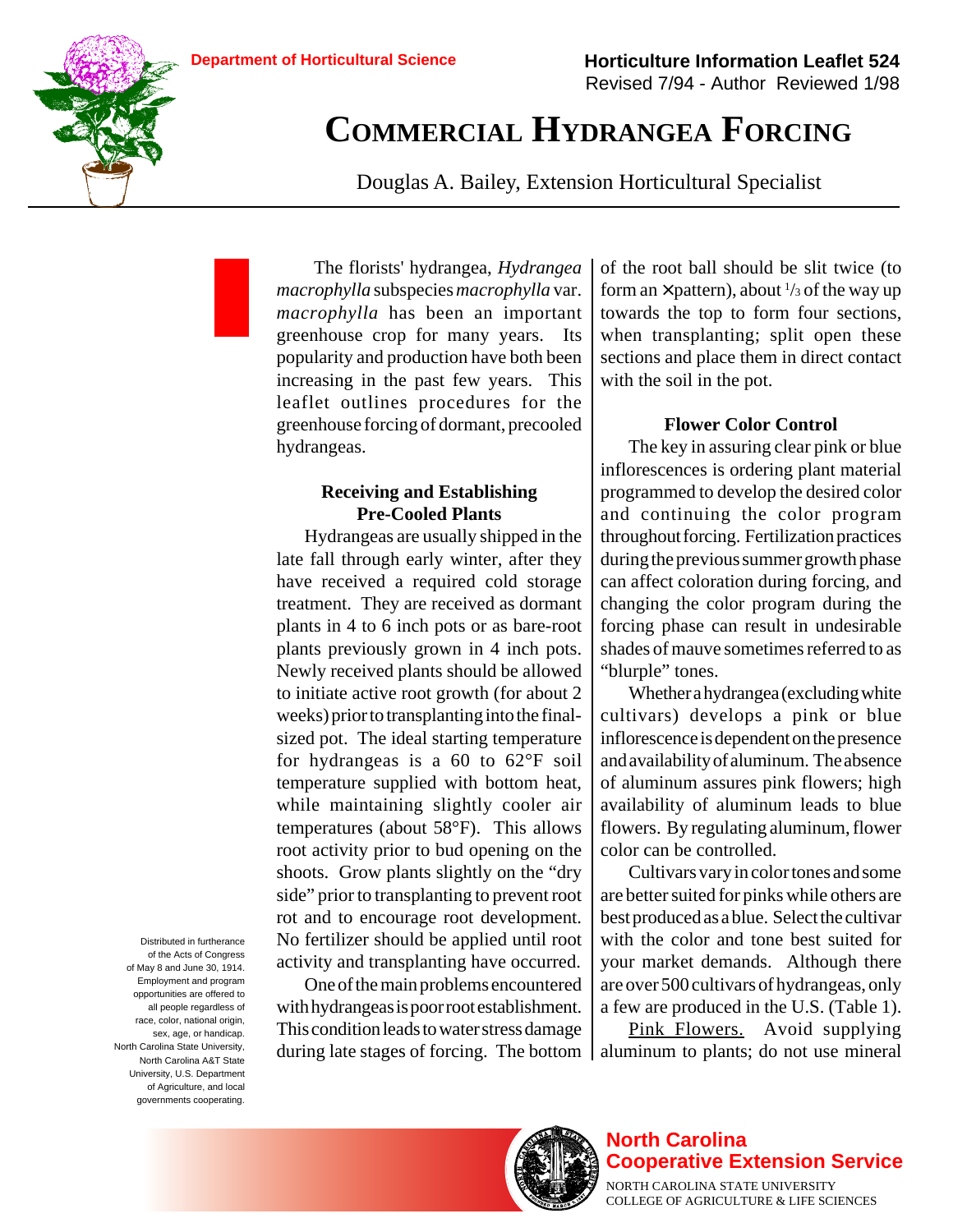|  | Table 1. Description of the most common hydrangea cultivars. |  |  |  |  |
|--|--------------------------------------------------------------|--|--|--|--|
|--|--------------------------------------------------------------|--|--|--|--|

| Cultivar              | Sepal color description |                 | Relative<br>days to | Inflorescence        |                                                                                                                             |
|-----------------------|-------------------------|-----------------|---------------------|----------------------|-----------------------------------------------------------------------------------------------------------------------------|
|                       | Grown as a pink         | Grown as a blue | flower*             | size/plant height    | Comments                                                                                                                    |
| <b>Böttstein</b>      | Dark red                | Not recommended | 92                  | Medium/Short         |                                                                                                                             |
| <b>Brestenburg</b>    | Not recommended         | Medium blue     | 83                  | Medium/Medium        | Best medium blue                                                                                                            |
| Enziandom             | Light pink              | Deep blue       | 92                  | Medium/Tall          |                                                                                                                             |
| Kasteln               | Dark pink               | Medium blue     | 95                  | Medium/Short         | Heat tolerant; good for late season forcing                                                                                 |
| Kuhnert               | Not recommended         | Medium blue     | 95                  | Small/Medium         |                                                                                                                             |
| Mathilde Gütges       | Not recommended         | Light blue      | 95                  | Large/Medium         | Best light blue                                                                                                             |
| Merritt's Supreme     | Dark pink               | Medium blue     | 88                  | Large/Medium         | Heat tolerant; good for late season forcing                                                                                 |
| Red Star              | Light red               | Medium blue     | 95                  | Large/Medium         |                                                                                                                             |
| Rose Supreme          | Light pink              | Light blue      | 103                 | Very large/Very tall | Heat tolerant                                                                                                               |
| Schenkenburg          | Dark red                | Not recommended | 95                  | Medium/Medium        | Best red                                                                                                                    |
| <b>Sister Therese</b> | White                   | White           | 95                  | Medium/Medium        | Best white                                                                                                                  |
| Strafford             | Dark pink               | Not recommended | 99                  | Large/Medium         | Not heat tolerant; better for cool regions                                                                                  |
| Todi (Toddy)          | Dark pink               | Not recommended | 88                  | Large/Medium         | Not heat tolerant; better for cool regions                                                                                  |
|                       |                         |                 |                     |                      | φητικά το πείος ο ΖΟΘΕ σίουλ/ΠΕΘΕ άτι λιποτροφικό του λουάλου σπίτολο του κάτο ο ΕΛΘΕ σίουλελ/ΖΕΘΕ άτι θα του προστήθηκε το |

Based on using a 60°F night/75°F day temperature up to 18 days prior to sale, then a 54°F night/65°F day for color intensification.

soil in the substrate and use fertilizers that do not contain aluminum. Use relatively high levels of phosphorus in the fertilizer program. Phosphorus antagonizes aluminum uptake and helps assure pink flowers. Incorporate 3 to 4.5 lbs treble superphosphate  $(0-45-0)$  per yd<sup>3</sup> into the substrate. Rotating mono-ammonium phosphate (11-53-00) into the feed program will also help raise phosphorus levels and help prevent aluminum uptake. An example feed program would be continuous feeding using 150 ppm nitrogen from 20-10-20 (10 oz/100 gal) rotated with 100 ppm nitrogen from 11-53-00 (18 oz/100 gal) every third feeding.

Try to maintain a substrate solution pH of 6.0 to 6.2; aluminum becomes more available at lower pH's. Be careful not to allow the pH to rise much above 6.4, or iron deficiency chlorosis will become a problem. If the pH of the irrigation water is higher than 6.5, consider acidifying to 6.3. Phosphoric acid would be the acidifier of choice for pink flowers, as it increases phosphorus levels in the substrate. Supply low to moderate levels of potassium. High levels of potassium tend to increase bluing of hydrangeas.

The cultivars recommended for a dark pink to red are 'Böttstein' and 'Schenkenburg'; medium pinks include 'Merritt's Supreme', 'Kasteln', and 'Red Star'; and 'Rose Supreme' and 'Enziandom' produce light

Table 2. Recommend rates of B-Nine based on cultivar height and responsiveness to B-Nine.

| Cultivar          | Relative<br>height | Response to<br><b>B-Nine</b> | Recommended<br>rate of B-Nine |
|-------------------|--------------------|------------------------------|-------------------------------|
| <b>Böttstein</b>  | Short              | Great                        | $0 - 2500$ ppm                |
| Enziandom         | Tall               | Moderate                     | 5000 ppm                      |
| Kasteln           | Short              | Great                        | $0 - 2500$ ppm                |
| Mathilde Gütges   | Medium             | Moderate                     | $2500$ ppm                    |
| Merritt's Supreme | Medium             | Slight                       | 2500–3500 ppm                 |
| <b>Red Star</b>   | Medium             | Very slight                  | 5000 ppm                      |
| Rose Supreme      | Very tall          | Moderate                     | 5000–7500 ppm                 |
| Schenkenburg      | Medium             | Moderate                     | 2500 ppm                      |

pink flowers. Some cultivars such as 'Mathilde Gütges' and 'Brestenburg' do not produce a consistent or clear pink and should be programmed as blue flowers only.

Blue Flowers. Although dormant plants purchased as blues will have received aluminum sulfate prior to shipment, aluminum must also be supplied during the forcing period. Start drenching with aluminum sulfate immediately after transplanting. Apply 8 fl oz of drench per 6 inch pot using 10 lb aluminum sulfate per 100 gallons of water. Drenches should be applied to moist substrates only as drenching dry soil will result in damaged roots. Make applications at 10 to 14 day intervals. About 10 days after each application, measure the pH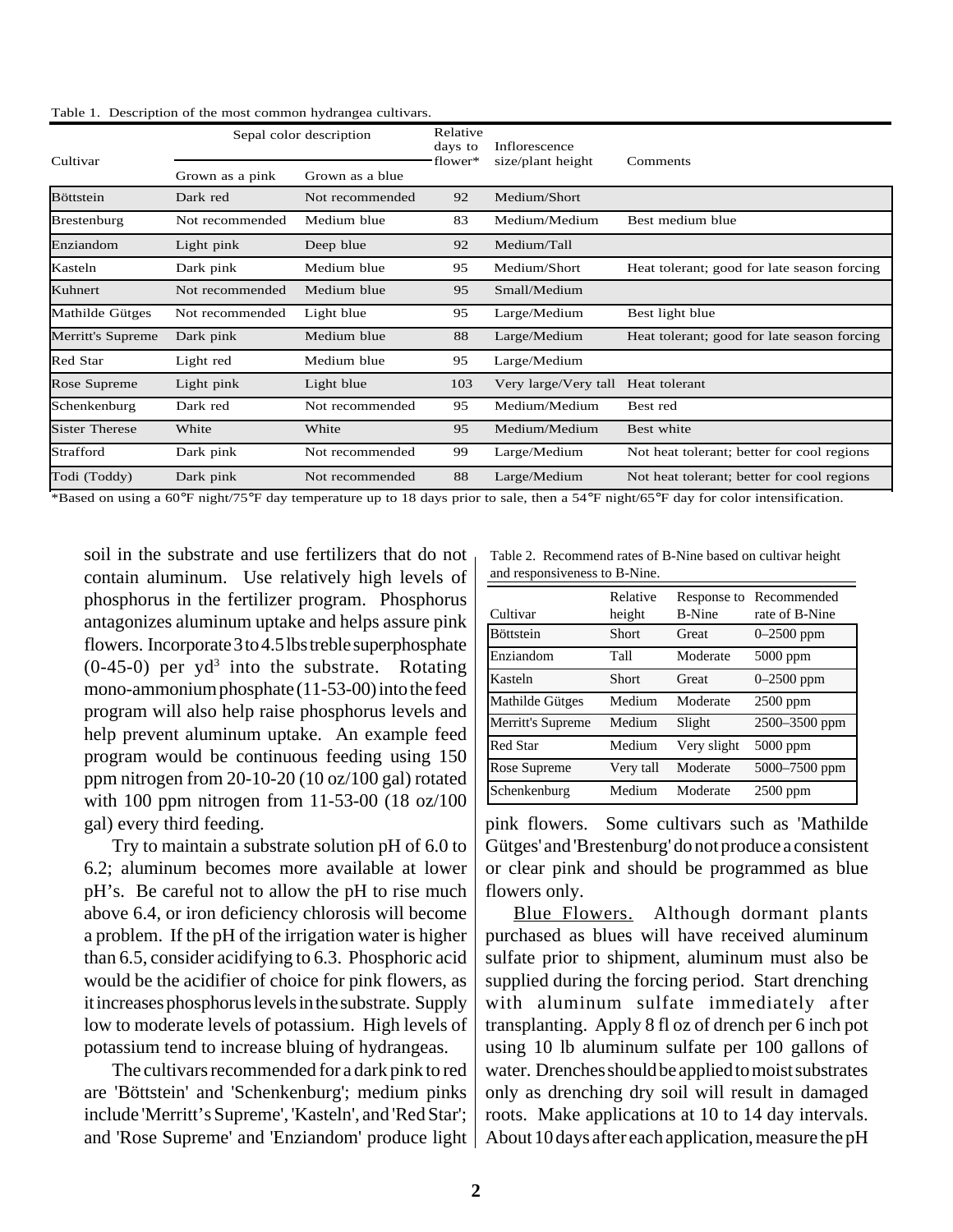Table 3. Temperature effects on forcing timing. The table is based on cultivars that bloom in 88 days (such as 'Merritt's Supreme') when forced using a 60°F night/75°F day up to flower color. The timings given below assume that temperatures will be dropped to 54°F night/65°F day during the last 18 days of forcing.

|                                                                                                  | Night temperature/<br>day temperature $(^{\circ}F)$ |       |       |
|--------------------------------------------------------------------------------------------------|-----------------------------------------------------|-------|-------|
| Time interval                                                                                    | 54/65                                               | 60/75 | 66/75 |
| Days from start of forcing to bloom<br>(salable color)                                           | 112                                                 | 88    | 80    |
| Days from start of forcing to pea-sized<br>inflorescence $\binom{3}{16}$ diameter bud)           | 43                                                  | 32    | 28    |
| Days from pea-sized bud to bloom                                                                 | 70                                                  | 56    | 52    |
| Days from nickel-sized inflorescence<br>$(13/16)$ " diameter bud) to bloom                       | 53                                                  | 42    | 39    |
| Days from silver dollar-sized inflorescence<br>$(11/2n)$ diameter bud) to bloom                  | 35                                                  | 28    | 26    |
| Days from first color (drop temperature to<br>$54^{\circ}$ F night/65 $^{\circ}$ F day) to bloom | 18                                                  | 18    | 18    |

of the substrate. If the pH is higher than 5.6, another application of aluminum sulfate should be made. Continue this procedure throughout forcing. The aluminum sulfate not only supplies aluminum, it also maintains a low (5.2 to 5.5) pH in the substrate solution, desirable during forcing of blue hydrangeas. If the pH of the irrigation water is higher than 5.8, add acid to drop the pH to 5.3. A 35% sulfuric acid source (available at most auto supply stores) is the best water acidifier when growing blue hydrangeas, as it will not add unwanted phosphorus (as would phosphoric acid) and is not as caustic as a more concentrated sulfuric acid or nitric acid.

Use a phosphorus-free substrate for transplanting and use a fertilizer lacking phosphorus. Apply high levels of potassium for increased bluing. For example, apply 150 ppm nitrogen and 300 ppm potassium at each irrigation supplied with ammonium nitrate (2 oz per 100 gal) plus potassium nitrate (11 oz per 100 gal).

#### **Height Control**

Most hydrangeas, especially tall growing cultivars (Table 2), require height control during forcing. Apply B-Nine® sprays using 2500 ppm (most cultivars) to 5000 ppm (tall cultivars, especially 'Rose Supreme'). Bonzi® sprays of 50 ppm are also labeled and effective for height control of hydrangeas. First applications of either growth retardant are made

when 3 to 5 leaf pairs have begun to unfold, about 2 to 4 weeks after the start of forcing. Under low light conditions, repeat applications may be necessary at 10 to 14 day intervals. Treatments should be discontinued prior to when flower buds reach 3 /4 of an inch in diameter or inflorescences will be reduced in size at maturity.

#### **Temperature and Timing**

The rate of hydrangea development during forcing is directly related to average daily temperature, and to a certain degree, forcing speed can be regulated by adjusting temperature (Table 3). Generally, plants are forced in 80 to 100 days using 60°F nights/70°F cloudy day/75°F sunny day temperatures until sepals begin to show color (about  $2\frac{1}{2}$  weeks to sales date) then dropping the temperature until full coloration. At start of color, the temperature should be dropped to 54°F night/65°F day to intensify flower color. Try to avoid excessively warm temperatures during forcing. Too warm forcing temperatures result in smaller plants, smaller inflorescences, less intense coloration, and a poorer quality plant than when plants are forced at cooler temperatures.

#### **Hardening and Post-Production Handling**

At the beginning of visible sepal color, fertilization should be cut in half to help harden plants. Fully colored flowers are tender, and some shading to prevent overheating is beneficial during the last few weeks of production, especially for late crops such as for Mother's Day. Watering should be slowly reduced, but under no circumstances should plants be allowed to wilt.

Hydrangeas exhibit a long post-harvest life in the home if kept moist, out of direct light, and relatively cool. The key word for retailers and home owners is *Water*. Hydrangeas are severely affected by wilting and will never fully recover if allowed to dry out.

#### **Pests and Diseases**

Greenhouse pests and diseases differ from location to location. Consult with your County Cooperative Extension Service Center regarding effective, labeled prevention and control procedures. Listed below are the major problems of hydrangeas. Problems most likely to be encountered are indicated